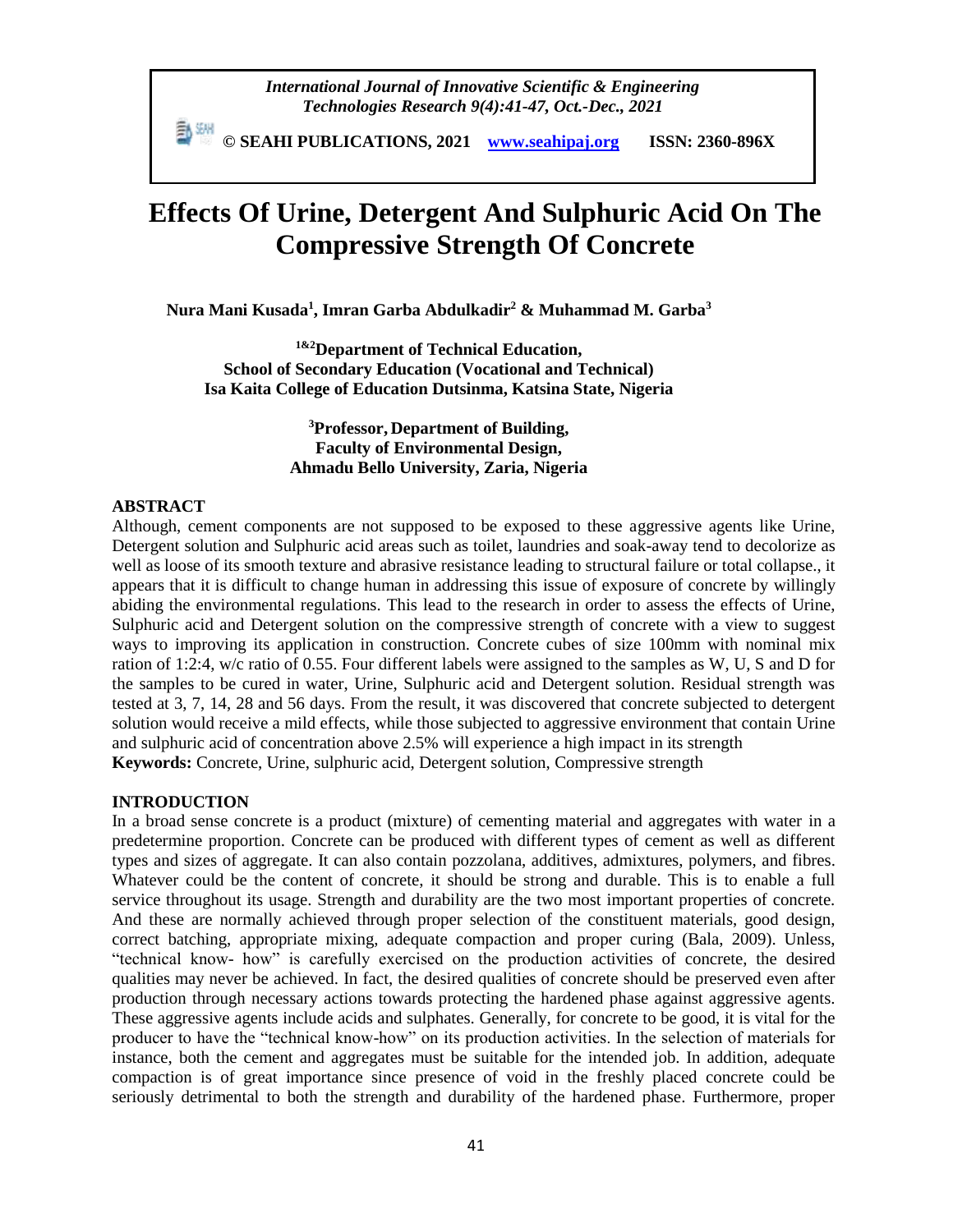## **Kusada** *et al.* **….** *Int. J. Inno. Scientific & Eng. Tech. Res.* **9***(4):41-47, 2021*

curing is also necessary since different forms of curing yield concrete of varying characteristics. It is worth noting that curing could be through the normal moist curing or any other system of curing such as; steam curing, vacuum curing, etc. Environmental conditions keep changing over the years due to industrial growth, the atmosphere contains high content of acids and gases that could be detrimental to concrete structures. The aggressiveness or severity of aggressiveness of environment in which concrete is serving will determine how concrete will deteriorate. The agents of deterioration are acids in solution, acidic gases, and salts of sulfide among others. Lawal (2016) noted that the aggressive environmental influence or aggressiveness is a relative notion. This is because concretes made with different binding media perform differently under a given environment. When considering physical state, Lawal (2016), classified aggressive media as solid, liquid and gaseous. The mechanism of aggressive environment are therefore characterized as aggressive solid, liquid, and gases. Nigeria being a developing country, most dwellings have in-adequate Urinals and substandard drainages. Urine, dirty detergent water, and sometimes sulphuric Acid from battery charging points are not properly discharged or treated. Rather; these are poured on the bare floor, walls or substandard drains. It has been observed that concrete lose its desired properties when in contact with urine, detergent and electrolyte they are exposed to. Although, cement components are not supposed to be exposed to these aggressive agents, it appears that it is difficult to change human in addressing this issue of exposure of concrete. Observation shows that the general populace are not willing to abide by the environmental regulations.

In view of this, the present work seeks to investigate the effects of Urine Detergent and sulphuric acid on cement structures in toilets, laundries, battery shops, chambers, septic tanks and soak-away. The research hopes to establish a model for the prediction of the life-span of concrete structures exposed to these destructive agents.

## **Justification of the Study**

It is a known fact that concrete subjected to Urine, Detergent water and Sulphuric acid areas such as toilet, laundries and soak-away tend to decolorize as well as loose of its smooth texture and abrasive resistance leading to structural failure or total collapse.

## **Aim of the Study**

The aim of the study was to determine the effects of urine, detergent and sulphuric acid on compressive strength of concrete. This with a view that, to suggest mix design procedure for better concrete for use in laundry and toilet area.

#### **Objectives of the Study**

a) To assess the effects, of Urine, Detergent and Sulphuric acid on the compressive test of concrete.

b) To compare the degree of such effects with unaffected concrete produced from the same mix design **Scope** 

This research covered the determination of the workability of concrete and it's residual Compressive strength after exposure to 2.5% concentration of sulphuric acid for a periods of 3 days 7 days, 14 days, 28 days and 56 days All the samples were given equal treatment in order to make comparism. All along, the weights of concrete samples were measured.

## **Significance of the Study**

This research is significant to the extent that it will not only compare the strength of affected concretes with un-affected from the same mix design, but further project a model that can predict the lifespan of concrete structures exposed to aggressive medium such as Urine, Detergent and Sulphuric Acid area

## **MATERIALS AND METHODS**

#### **Materials**

The Materials used in this experiment were: Portland cement, fine aggregate, granite coarse aggregate, Urine, Detergent, sulphuric acid  $H<sub>2</sub>SO<sub>4</sub>$  'and water.

## **Aggregate**

There are many definitions of aggregate by many people. One of them is Anonymous (2009), who defined the term "Aggregates" as a collective term for the minerals materials such as sand, gravel and crushed stone that are used with a binding medium (such as water, bitumen, Portland cement and lime)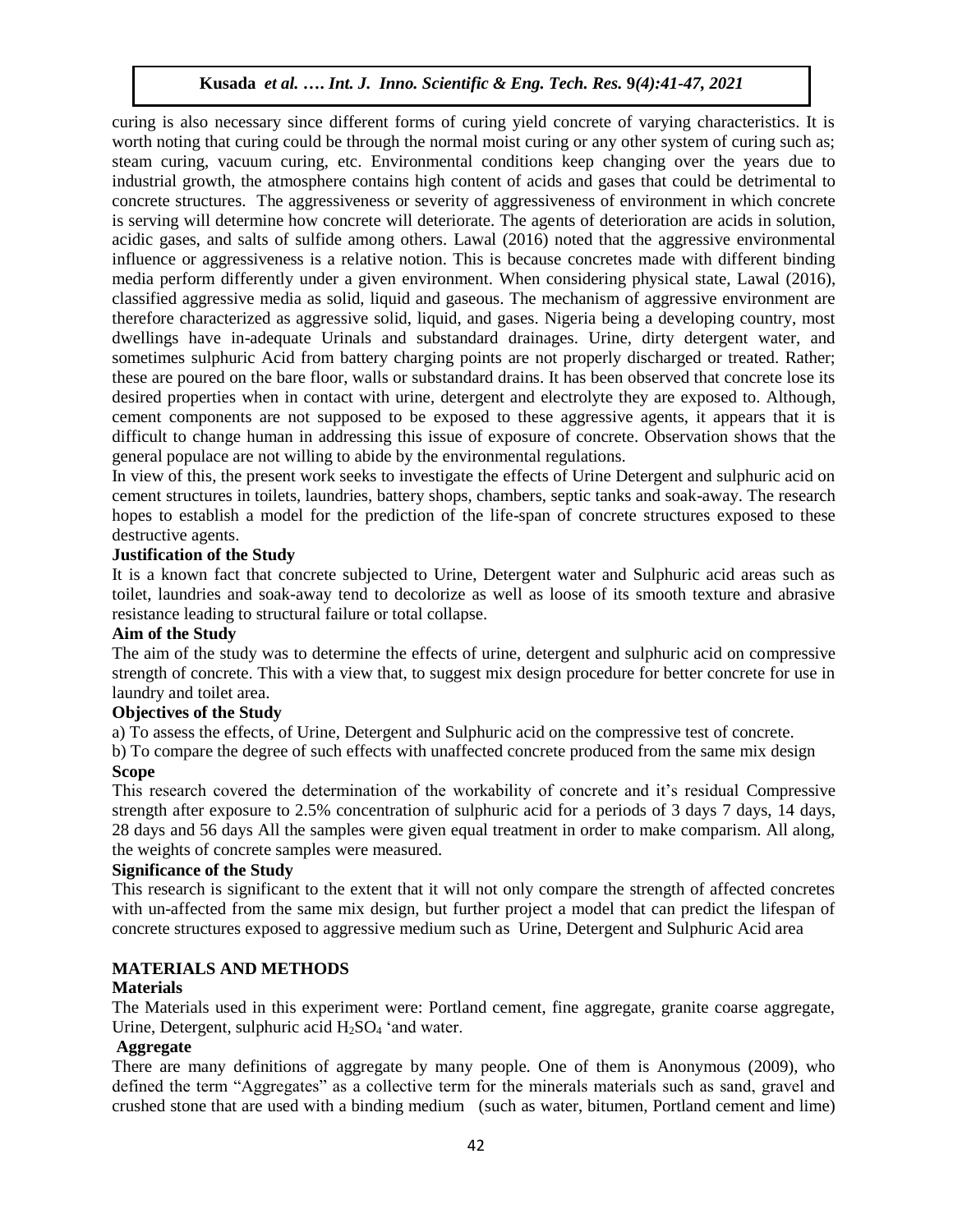# **Kusada** *et al.* **….** *Int. J. Inno. Scientific & Eng. Tech. Res.* **9***(4):41-47, 2021*

to form compound materials (such as asphalt concrete and Portland cement concrete). Aggregates are the essential ingredients that give body to concrete, reduce shrinkage, increase strength and effect durability and economy of concrete. The aggregates required to produce workable, strong, durable and economical concrete as opined by Gambhir (2002), must be of proper shape (either rounded or approximately cubical) clean, hard, strong, well graded and chemically stable. Granite (crushed stone) aggregate sample was obtained from local quarries in Dutsinma town and which was sieved in accordance with BS 812- 103.1(19875). The fine aggregate used in this study was obtained from a riverbed in Kagara village, Dutsinma and it was sieved in accordance to BS 812 (1971).

## **Cement**

Cement, in the general sense of the word, can be described as a material with adhesive and cohesive properties which when mixed with water has the ability of binding mineral fragments into a compact whole for constructional purposes, the meaning of the term cement' is restricted to the bonding materials used with stones, sand, bricks, building blocks, etc. The principal constituents of cement are compounds of lime, so that in building and civil engineering we are concerned with calcareous cement. The cements of interest in the making of concrete have the property of setting and hardening under water by virtue of a chemical reaction with it and are therefore, called hydraulic cement Neville in Sulaiman (2016)

Dangote brand of ordinary Portland cement was used throughout the study and it was obtained from a local Supplier in Dutsinma. It has satisfied the minimum requirements of BS 812 (1996).

## **Aggressive Media**

Because of solubility of calcium sulfate is low, ground waters contain more of other sulfates and less of calcium sulfate. Ammonium sulfate is frequently present in agricultural soil and water from the use of fertilizers or from sewage and industrial effluents. Decay of organic matters in marshy land, shallow lakes often leads to the formation of some substance, which can be transformed into sulphuric acid by bacterial action. Water used in concrete cooling towers can also be a potential source of sulfate attack on concrete. Therefore, sulfate attack is a common occurrence in natural or industrial situations

Detergent and sulphuric acid (H2SO4) were obtained from Kwangila Zaria market and were ensured that they were not expired as chemicals. While the urine was tapped from toilets students hostels of Isa Kaita College of Education Dutsinma.

## **Water**

Water for mixing and curing was obtained from the one supplied by Isa Kaita College of Education, Dutsinma Water works.

# **Experiments**

Test Specimens, 150 number of concrete cubes (100mmX100mmX100mm) was casted, and 15 number specimens each were labeled as W, U, D and S. 24 hours after casting, the specimens were de-moulded. Those labeled W were immersed into tanks containing clean water, U were immersed into tanks containing the Urine solution tapped, D were immersed into tanks containing dissolved Detergent solution and S were immersed into tanks containing 2.5% concentration of Dilute Sulphuric Acid. Three samples of the specimens from each marked tank were tested for compressive strength at the age of 3, 7, 14, 21, and 56 days of curing

# **ANALYSIS OF RESULT AND DISCUSSION**

After curing of the samples in to water, urine, sulphuric and detergent solutions, the results obtained from this research were presented and analyzed in table and graph below.

Table 1 below shows the compressive strength of concrete samples cured in different curing media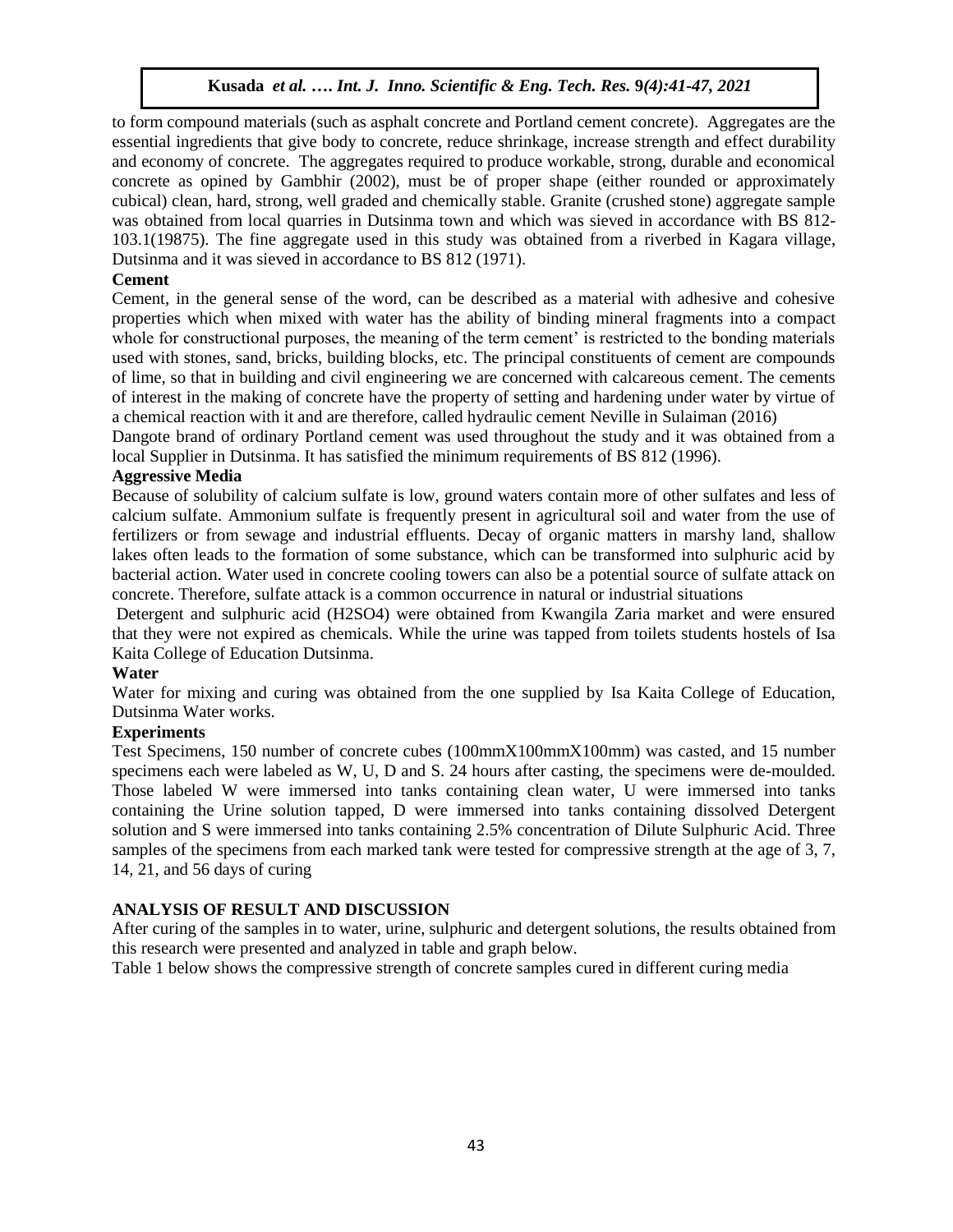

#### **Figure 1 Compressive Strength Of Concrete Cured In Water**

The figure 1 above shows the result of the compressive strength of concrete after normal curing, it indicated a progressive increase of strength throughout the experiment as 16.7, 19.30, 27.56, 29.00 and 31.70 for the periods of 3, 7, 14, 28 and 56 days respectively



#### **Figure 2. Compressive Strength of Concrete cured in Urine**

Figure 2 showed the compressive strength of concrete samples cured in Urine solution, the results was slightly increased in strength and later decreased as indicated 11.23, 12.83, 14.56, 11.71 and 9.67N/mm<sup>2</sup> for the periods of 3, 7, 14, 28 and 56 days respectively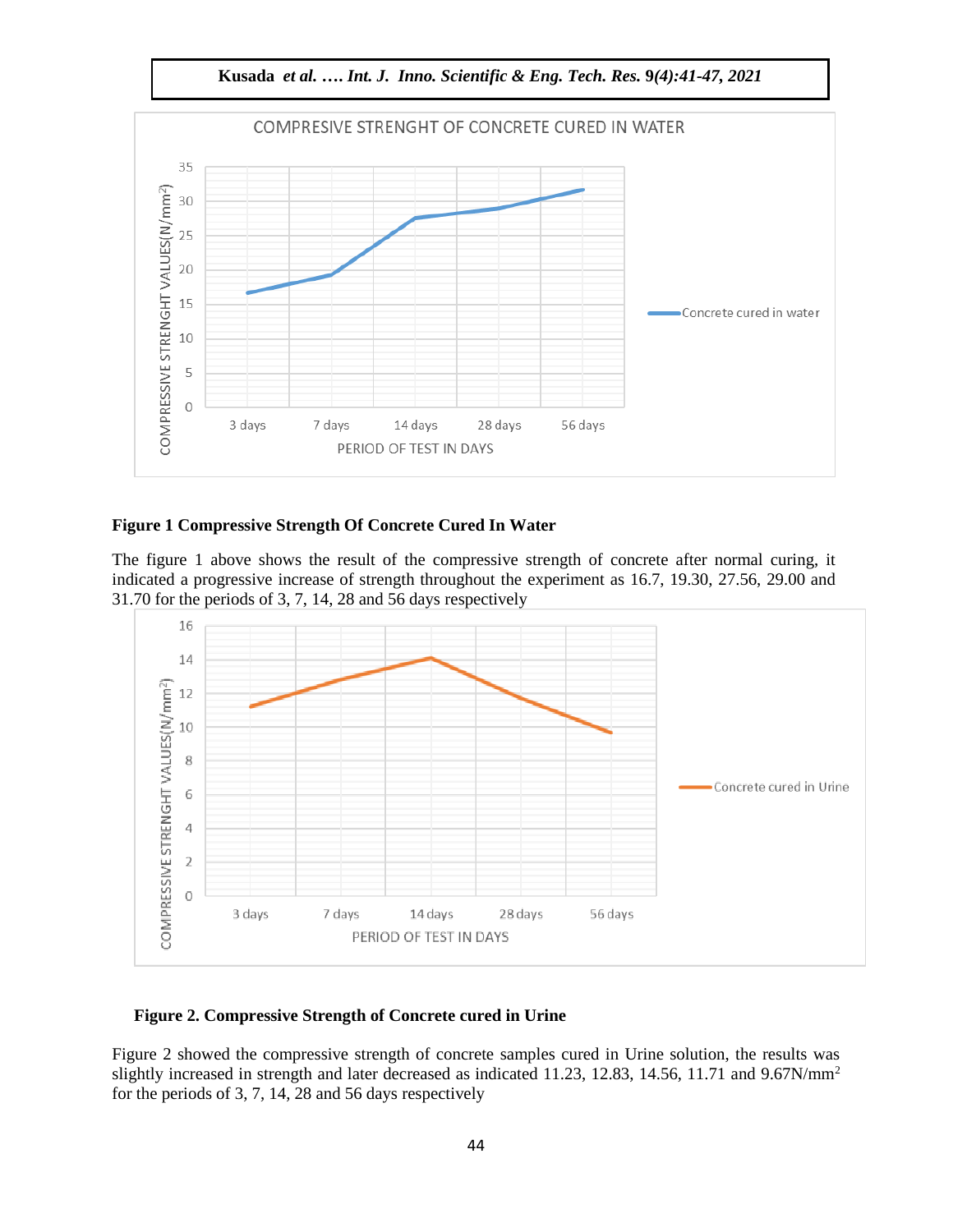

**Figure 3. Compressive Strength of Concrete cured in Sulphuric Acid**

Figure 3 showed the compressive strength of concrete samples cured in Sulphuric Acid solution, the results was slightly increased in strength and later decreased as indicated 15.70, 18.10, 22.00, 21.2 and 17.70N/mm<sup>2</sup> for the periods of 3, 7, 14, 28 and 56 days respectively



**Figure 4. Compressive Strength of Concrete cured in Detergent** 

The figure 4 above shows the result of the compressive strength of concrete after cured in Detergent solution, it indicated a slightly progressive in strength throughout the experiment as 12.10, 18.10, 21.31, 22.00 and 23.80 for the periods of 3, 7, 14, 28 and 56 days respectively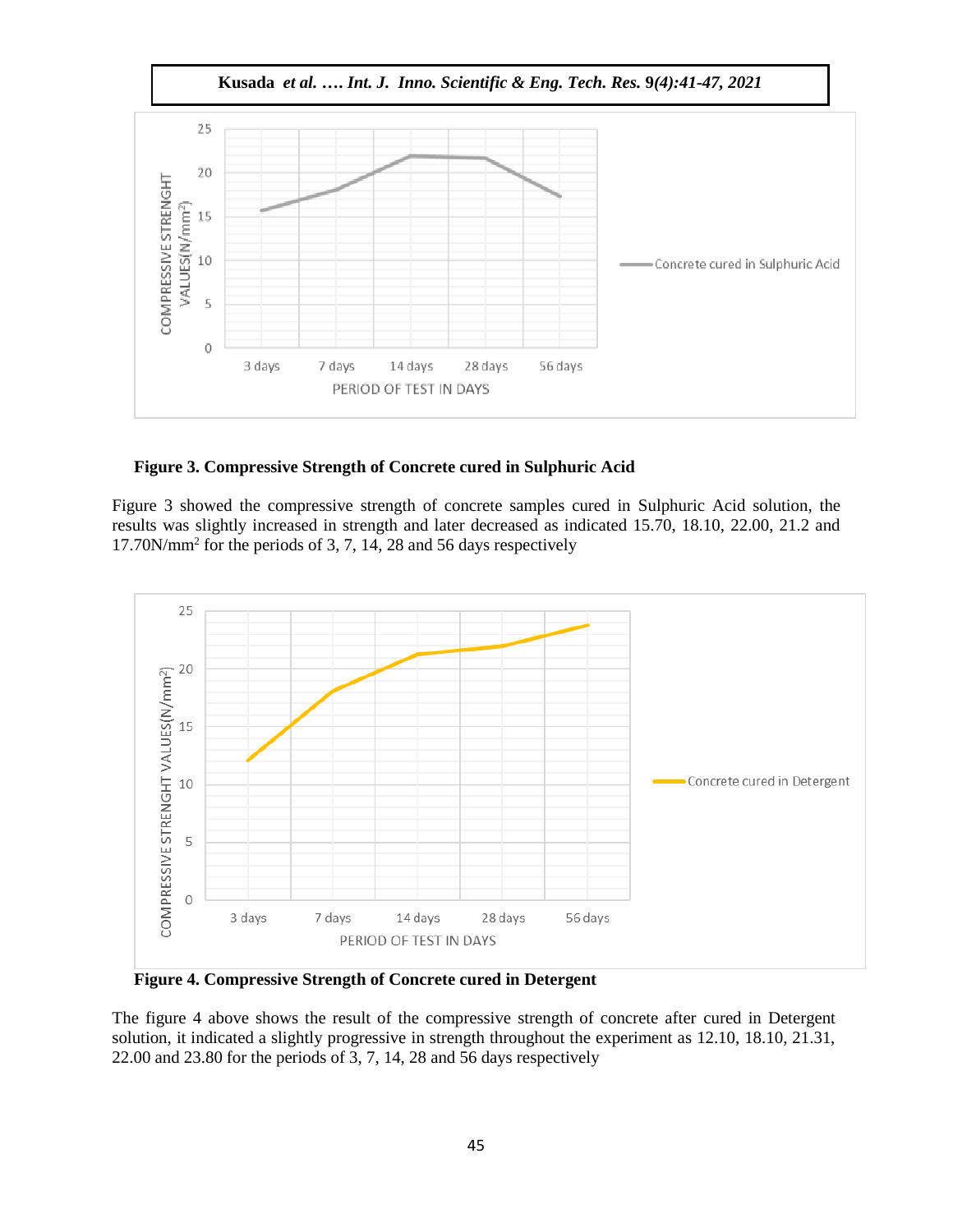**Kusada** *et al.* **….** *Int. J. Inno. Scientific & Eng. Tech. Res.* **9***(4):41-47, 2021*



**Figure 5. Compressive Strength of Concrete cured in different curing medium**

Figure 5 compared the results of the Compressive Strength of Concrete samples cured in different curing medium. At the age of 3 days, the sample that received a normal water curing has a strength of 16.70N/mm<sup>2</sup> , while comparing with others, the strength decreased by 32.75%, 5.99% and 27.55% for those cured in Urine, sulphuric acid and detergent respectively. At the age of 7 days, the normal curing has a strength of 19.30N/mm2 while others decreased by 33.52%, 6.22% and 6.22% for those cured in Urine, sulphuric acid and detergent respectively. At the age of 14 days the normal curing strength was 27.56N/mm<sup>2</sup> while others decreased by 48.84%, 20.17% and 22.71% for those cured in Urine, sulphuric acid and detergent respectively. Similarly at the age of 28 days the normal curing strength was 29.00N/mm<sup>2</sup> while others decreased by 59.62%, 25.17% and 24.14% for those cured in Urine, sulphuric acid and detergent respectively. Finally at the age of 56 days the normal curing strength was 31.70 N/mm<sup>2</sup> while decreased for those cured in Urine, sulphuric acid and detergent by 69.50% 45.43% and 24.91% respectively

## **CONCLUSION**

In conclusion, it was evident from this study that, both Urine, Detergent and Sulphuric acid have some degree of effects in respect of the strength of concrete structure. Furthermore, this research work shown this effect occurs gradually with time in such that the concrete strength reduces gradually, as such the quality of the concrete is affected. The detergent has a mild effect compared with Urine and sulphuric acid.

## **RECOMMENDATIONS**

Based on the findings from the study, the following recommendations are made

- 1. Concrete structures that may be subjected to sulphuric acid or Urine should not more than 2.5% concentration.
- 2. Concrete structures that may expose to more than 2.5% concentration of urine and sulphuric acid needs special surface treatment or additives in the mix